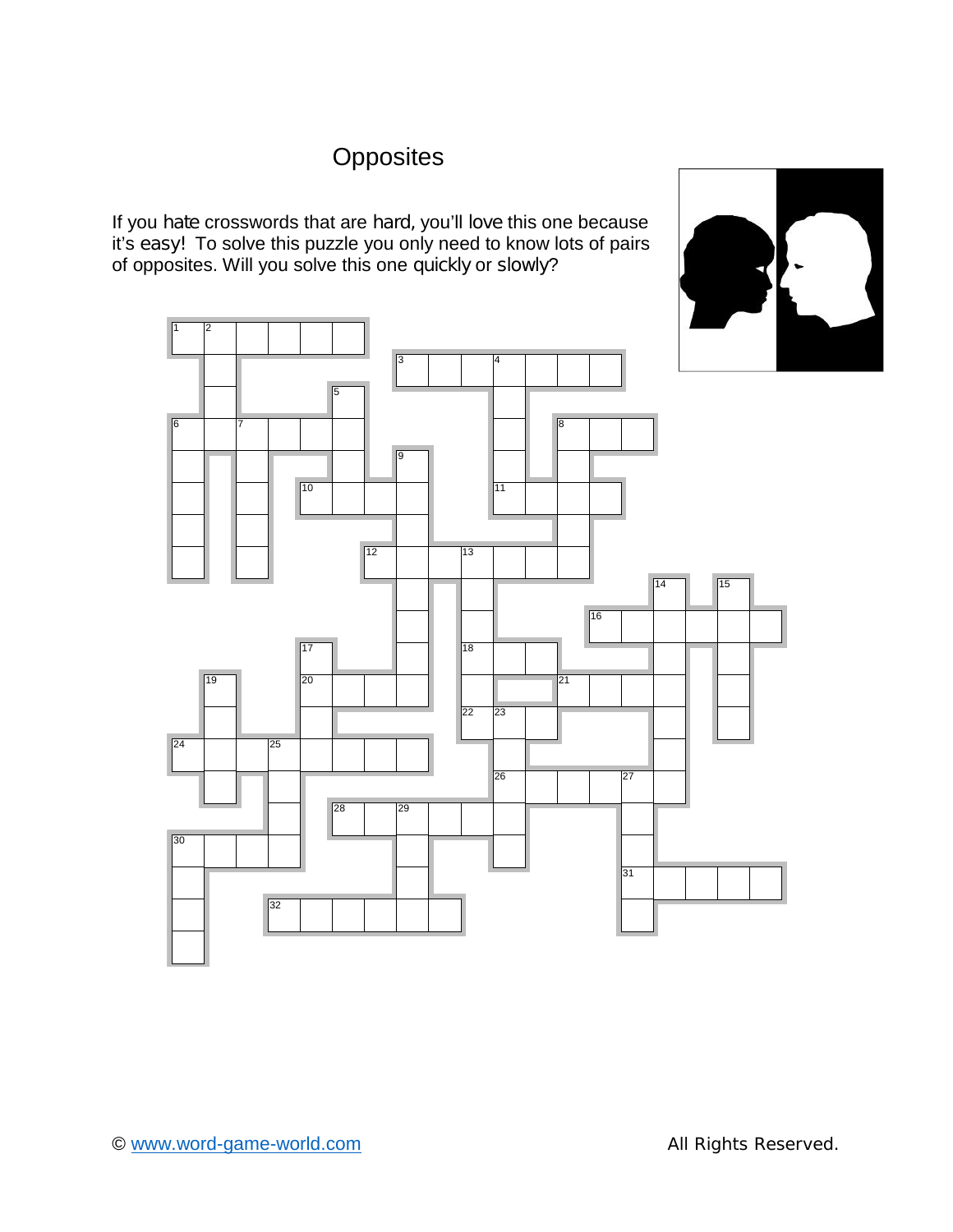## **Clues**

### **Across**

- 1. Arrive
- 3. Inside
- 6. Question
- 8. Dry
- 10. East
- 11. Soft
- 12. Success
- 16. Innocent
- 18. Bottom
- 20. First
- 21. Entrance
- 22. Beginning
- 24. Forward
- 26. Hill
- 28. Proud
- 30. Borrow
- 31. Thin
- 32. Remember

#### **Down**

- 2. Odd
- 4. North
- 5. False
- 6. Asleep
- 7. Bitter
- 8. Better
- 9. Crooked
- 13. Big
- 14. Defeat
- 15. Cellar
- 17. Fast
- 19. Strong
- 23. Always
- 25. Mean
- 27. Full
- 29. Less
- 30. Find